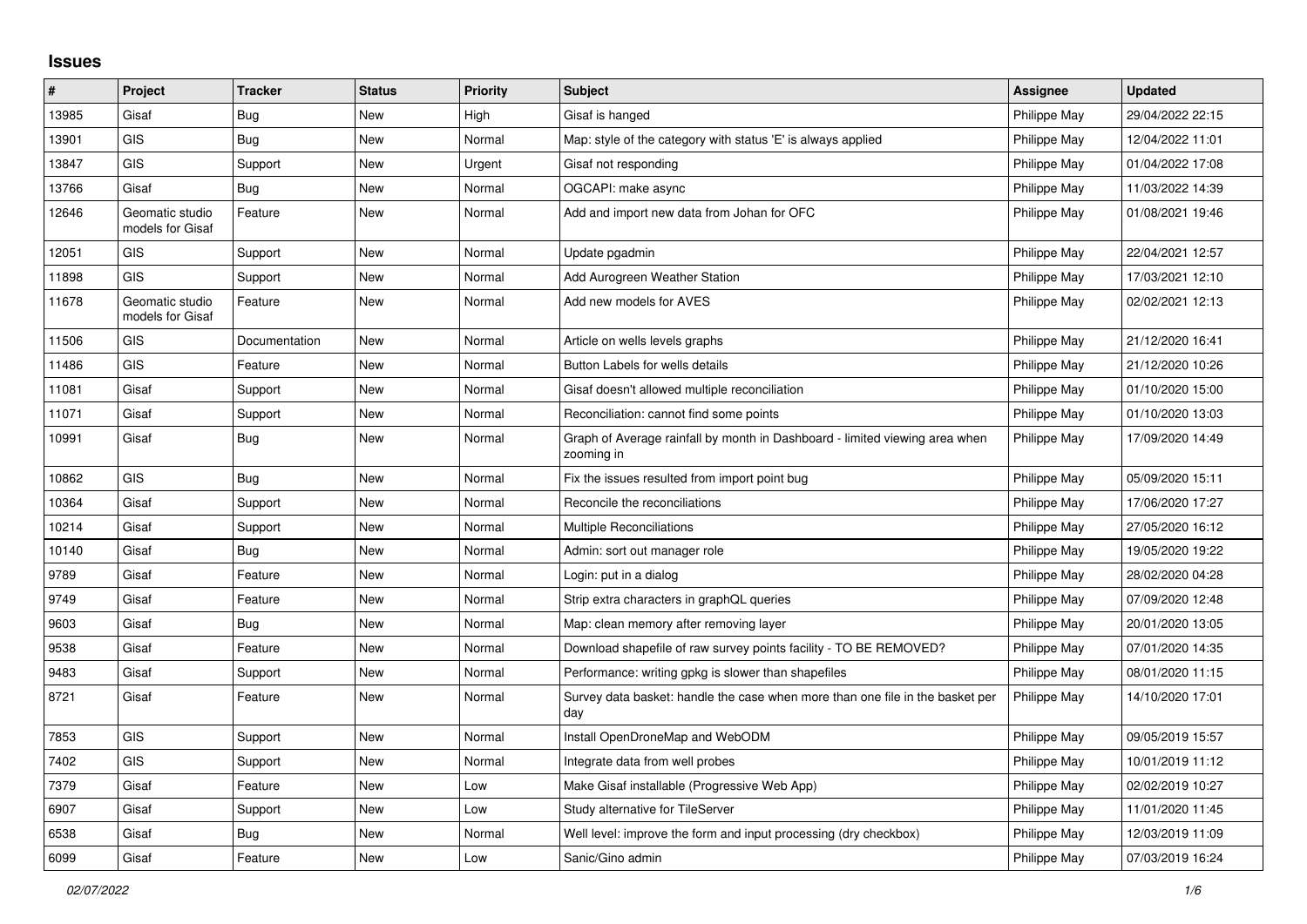| #     | Project                             | <b>Tracker</b> | <b>Status</b> | <b>Priority</b> | <b>Subject</b>                                                       | <b>Assignee</b> | <b>Updated</b>   |
|-------|-------------------------------------|----------------|---------------|-----------------|----------------------------------------------------------------------|-----------------|------------------|
| 6090  | Gisaf                               | <b>Bug</b>     | New           | Low             | Polygon rendering issue                                              | Philippe May    | 07/03/2019 16:24 |
| 13991 | GIS                                 | Support        | In Progress   | High            | Gisaf is again hung                                                  | Philippe May    | 30/04/2022 14:01 |
| 13203 | GIS                                 | Support        | In Progress   | Normal          | Redis server: fix warning relarted to memory allocation              | Philippe May    | 12/11/2021 13:03 |
| 13115 | GIS                                 | Task           | In Progress   | Urgent          | Server not working after power cut                                   | Philippe May    | 29/10/2021 11:05 |
| 12867 | GIS                                 | Support        | In Progress   | Normal          | Upgrade server (all virtual machines) to Debian bullseye             | Philippe May    | 25/10/2021 17:34 |
| 10291 | GIS                                 | Support        | In Progress   | Normal          | Vacuum DB at reboot                                                  | Philippe May    | 29/10/2021 11:44 |
| 7584  | Gisaf                               | <b>Bug</b>     | In Progress   | Normal          | Error with large integers (graphql)                                  | Philippe May    | 20/09/2019 10:52 |
| 7161  | GIS                                 | Support        | In Progress   | Normal          | Setup remote backup                                                  | Philippe May    | 19/12/2018 10:14 |
| 7120  | GIS                                 | Support        | In Progress   | Normal          | High CPU usage on the server (dom0)                                  | Philippe May    | 26/02/2019 13:10 |
| 14090 | GIS                                 | Feature        | Resolved      | Normal          | Move to SDDs after failure of one HDD in the RAID array of the domUs | Philippe May    | 27/05/2022 16:28 |
| 14072 | GIS                                 | Support        | Resolved      | Urgent          | Gisaf very slow                                                      | Philippe May    | 19/05/2022 02:29 |
| 13982 | <b>GIS</b>                          | Support        | Resolved      | Normal          | Update server's storage                                              | Philippe May    | 06/05/2022 14:38 |
| 13968 | Geomatic studio<br>models for Gisaf | Feature        | Resolved      | Normal          | Create layers and all for the LB records                             | Philippe May    | 28/04/2022 17:18 |
| 13952 | Gisaf                               | Support        | Resolved      | Normal          | Gisaf isn't Connecting                                               | Philippe May    | 25/04/2022 11:27 |
| 13885 | GIS                                 | Bug            | Resolved      | Normal          | Wrong name showing in the list of layers in the map                  | Philippe May    | 23/04/2022 04:04 |
| 13883 | GIS                                 | Support        | Resolved      | Urgent          | Gisaf not responding - Possible issue with tag editing?              | Philippe May    | 07/04/2022 19:34 |
| 13763 | GIS                                 | Support        | Resolved      | Normal          | Gisaf not responding                                                 | Philippe May    | 11/03/2022 13:03 |
| 13681 | Gisaf                               | Support        | Resolved      | Normal          | Gisaf isn't Connecting                                               | Philippe May    | 19/02/2022 11:01 |
| 13642 | Gisaf                               | Support        | Resolved      | Urgent          | Electrical problems: Server down                                     | Philippe May    | 15/02/2022 09:38 |
| 13447 | GIS                                 | Support        | Resolved      | Urgent          | Server down due to electrical power cut                              | Philippe May    | 31/12/2021 17:14 |
| 13258 | Gisaf                               | <b>Bug</b>     | Resolved      | Normal          | Missing data from AmbientWeather weather stations                    | Philippe May    | 21/11/2021 16:50 |
| 13235 | <b>GIS</b>                          | Support        | Resolved      | Normal          | Server hardware failure (sdc hard drive)                             | Philippe May    | 19/11/2021 17:59 |
| 13202 | Gisaf                               | Support        | Resolved      | Normal          | Gisaf is showing error                                               | Philippe May    | 12/11/2021 12:59 |
| 13132 | GIS                                 | <b>Bug</b>     | Resolved      | Normal          | CSR Weather station missing data 28 nd 29 Otober 2021                | Philippe May    | 06/11/2021 12:20 |
| 13125 | Gisaf                               | Bug            | Resolved      | Normal          | Live layers: error with no detail shown                              | Philippe May    | 01/11/2021 19:06 |
| 13090 | Gisaf                               | Support        | Resolved      | Normal          | Importing error in new admin                                         | Philippe May    | 28/10/2021 11:00 |
| 13068 | GIS                                 | Support        | Resolved      | Normal          | Migrate gisaf VM to bullseye                                         | Philippe May    | 25/10/2021 17:28 |
| 12895 | GIS                                 | Support        | Resolved      | Normal          | Migrate backups to Bung                                              | Philippe May    | 12/11/2021 00:36 |
| 12701 | GIS                                 | <b>Bug</b>     | Resolved      | Normal          | Weather Station not showing data since 24 July 2021                  | Philippe May    | 12/08/2021 12:21 |
| 12688 | Gisaf                               | Support        | Resolved      | Normal          | Layers are not visible                                               | Philippe May    | 10/08/2021 10:03 |
| 12491 | Gisaf                               | Feature        | Resolved      | Normal          | Measure distances on the map                                         | Philippe May    | 11/07/2021 11:51 |
| 12075 | GIS                                 | Feature        | Resolved      | High            | CSR Weather Station not showing since 22 of april 2021               | Philippe May    | 29/04/2021 15:34 |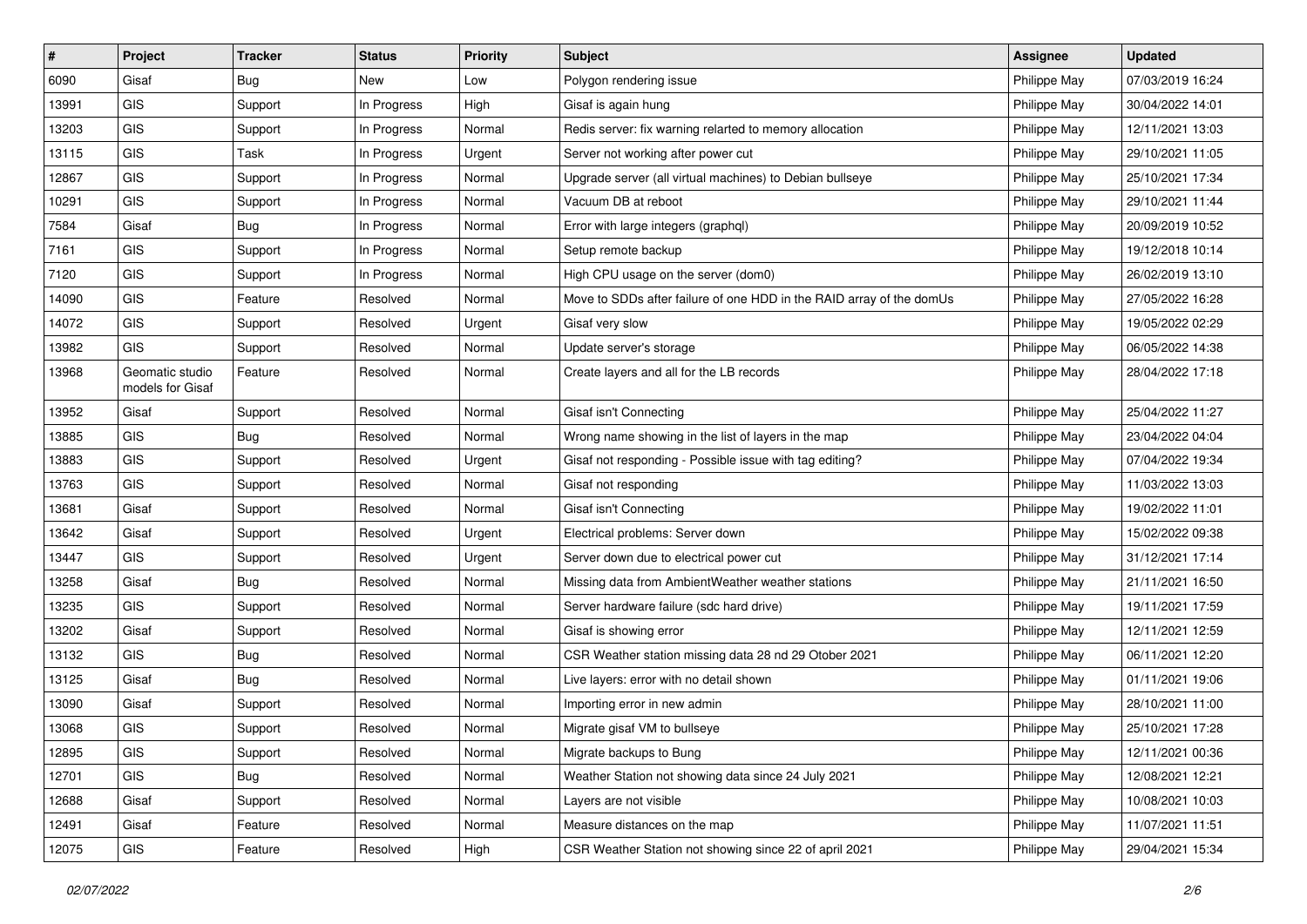| #     | Project    | <b>Tracker</b> | <b>Status</b> | <b>Priority</b> | <b>Subject</b>                                                                                               | Assignee     | <b>Updated</b>   |
|-------|------------|----------------|---------------|-----------------|--------------------------------------------------------------------------------------------------------------|--------------|------------------|
| 12049 | <b>GIS</b> | <b>Bug</b>     | Resolved      | Immediate       | <b>Gisaf Error</b>                                                                                           | Philippe May | 22/04/2021 10:39 |
| 11907 | Gisaf      | Feature        | Resolved      | Normal          | Allow specific project list for custom models                                                                | Philippe May | 19/03/2021 16:13 |
| 11886 | Gisaf      | Support        | Resolved      | Normal          | Pandas resample deprecation warning                                                                          | Philippe May | 16/03/2021 12:49 |
| 11762 | Gisaf      | Feature        | Resolved      | Normal          | Switch from Mapbox to Maplibre                                                                               | Philippe May | 20/11/2021 15:21 |
| 11649 | Gisaf      | Feature        | Resolved      | Normal          | Wells timeline dashboard misc. improvements                                                                  | Philippe May | 27/01/2021 15:47 |
| 11577 | Gisaf      | Feature        | Resolved      | Normal          | Dashboard: multiple sections per page                                                                        | Philippe May | 27/01/2021 12:37 |
| 11457 | Gisaf      | Support        | Resolved      | Normal          | Building Shed and Retaining Walls are not showing in a map                                                   | Philippe May | 14/12/2020 19:52 |
| 11449 | Gisaf      | Feature        | Resolved      | Normal          | Strip extra characters when importing survey CSV files                                                       | Philippe May | 10/12/2020 01:06 |
| 10948 | Gisaf      | Feature        | Resolved      | Normal          | Add WMS3 server capabilities (with pygeoapi)                                                                 | Philippe May | 14/09/2020 16:59 |
| 10920 | Gisaf      | Feature        | Resolved      | Normal          | Add option to display labels on the map                                                                      | Philippe May | 07/09/2020 11:54 |
| 10830 | Gisaf      | <b>Bug</b>     | Resolved      | Normal          | Import issue with raw survey points                                                                          | Philippe May | 30/08/2020 14:45 |
| 10829 | Gisaf      | <b>Bug</b>     | Resolved      | Normal          | Missing symbols                                                                                              | Philippe May | 24/08/2020 12:34 |
| 10819 | Gisaf      | Bug            | Resolved      | Normal          | Evergreen well: popup showing "null" instead of location, status, type                                       | Philippe May | 23/08/2020 23:44 |
| 10741 | Gisaf      | Feature        | Resolved      | Normal          | Add a way for changing status of a feature, given its original id                                            | Philippe May | 16/09/2020 17:35 |
| 10740 | Gisaf      | <b>Bug</b>     | Resolved      | Normal          | Change status: issue with projection system                                                                  | Philippe May | 17/09/2020 14:34 |
| 10732 | Gisaf      | <b>Bug</b>     | Resolved      | Normal          | Wind Speed unit                                                                                              | Philippe May | 04/08/2020 16:52 |
| 10728 | Gisaf      | <b>Bug</b>     | Resolved      | Normal          | Cannot download CSV for values                                                                               | Philippe May | 03/08/2020 15:49 |
| 10693 | <b>GIS</b> | Support        | Resolved      | Normal          | Wrong geometry type for category R54                                                                         | Philippe May | 30/07/2020 12:00 |
| 10675 | Gisaf      | Feature        | Resolved      | Normal          | Add attribution on map                                                                                       | Philippe May | 04/07/2021 13:58 |
| 10569 | Gisaf      | Feature        | Resolved      | Normal          | Well Masterfile/Repository                                                                                   | Philippe May | 19/12/2020 17:10 |
| 10539 | Gisaf      | <b>Bug</b>     | Resolved      | Normal          | New basket admin: the metadata (surveyor, etc) aren't populated from raw<br>points when importing shapefiles | Philippe May | 15/07/2020 15:02 |
| 10536 | Gisaf      | Feature        | Resolved      | Normal          | Migrate PlottableModel.Actions.download_csv_value to plugins                                                 | Philippe May | 15/07/2020 15:07 |
| 10439 | Gisaf      | <b>Bug</b>     | Resolved      | Normal          | Reconciliation: use categories instead of layers                                                             | Philippe May | 27/06/2020 05:21 |
| 10407 | Gisaf      | <b>Bug</b>     | Resolved      | Normal          | Live layer DXF export: missing reprojection                                                                  | Philippe May | 23/06/2020 04:24 |
| 10400 | Gisaf      | <b>Bug</b>     | Resolved      | Normal          | Map search: works only once                                                                                  | Philippe May | 24/06/2020 12:05 |
| 10360 | Gisaf      | <b>Bug</b>     | Resolved      | Normal          | Cannot import survey: accuracy issue                                                                         | Philippe May | 17/06/2020 01:29 |
| 10337 | Gisaf      | <b>Bug</b>     | Resolved      | Normal          | Custom layers with a "status" column not displayed on the map                                                | Philippe May | 13/06/2020 17:36 |
| 10331 | Gisaf      | Feature        | Resolved      | Normal          | Reconciliation: sort layer by alphabetical order                                                             | Philippe May | 12/06/2020 17:45 |
| 10323 | GIS        | Bug            | Resolved      | Normal          | Survey points from Eric Chacra: misc issues                                                                  | Philippe May | 03/08/2020 13:11 |
| 10306 | Gisaf      | <b>Bug</b>     | Resolved      | Normal          | Logout not working                                                                                           | Philippe May | 11/06/2020 12:13 |
| 10289 | Gisaf      | <b>Bug</b>     | Resolved      | Normal          | New basket: cannot import raingauge Excel sheet                                                              | Philippe May | 11/06/2020 12:17 |
| 10224 | Gisaf      | Support        | Resolved      | Normal          | Update gs.basemaps in Jupyter notebooks                                                                      | Philippe May | 14/06/2021 16:15 |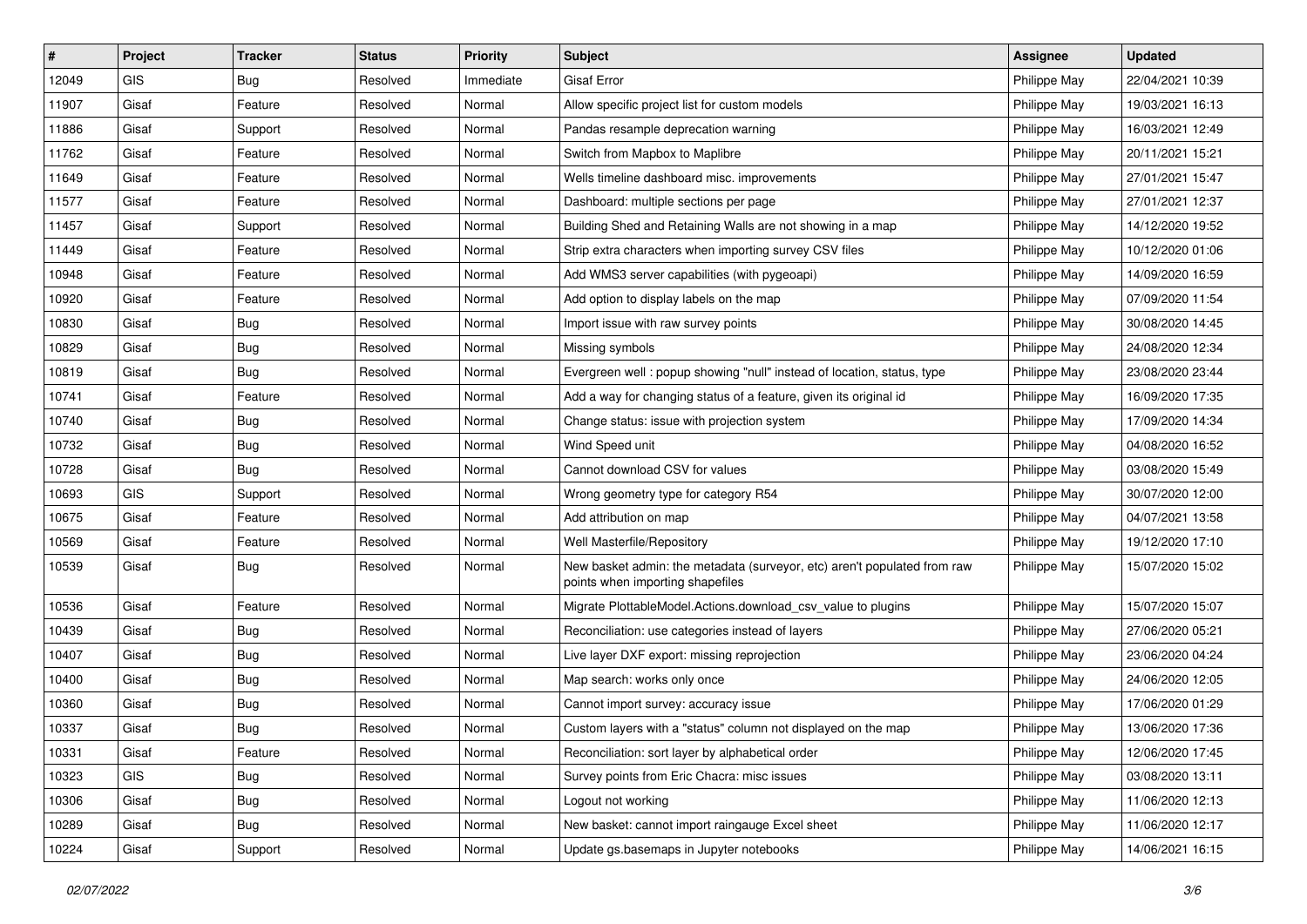| #     | Project    | <b>Tracker</b> | <b>Status</b> | Priority | <b>Subject</b>                                                                                        | <b>Assignee</b> | <b>Updated</b>   |
|-------|------------|----------------|---------------|----------|-------------------------------------------------------------------------------------------------------|-----------------|------------------|
| 10213 | Gisaf      | <b>Bug</b>     | Resolved      | Normal   | Point showing in the reconciliation pop-up but error while reconciling                                | Philippe May    | 26/06/2020 14:37 |
| 10182 | Gisaf      | Feature        | Resolved      | Normal   | Function to change status of surveyed features                                                        | Philippe May    | 15/07/2020 15:10 |
| 10180 | Gisaf      | Bug            | Resolved      | Normal   | Error importing Johan's shapefile                                                                     | Philippe May    | 27/05/2020 15:34 |
| 10153 | GIS        | Support        | Resolved      | Normal   | Postgis access for Selvarani in QGis                                                                  | Philippe May    | 23/05/2020 12:05 |
| 10152 | Gisaf      | Feature        | Resolved      | Normal   | wells list in Measures Tab with only wells having measures                                            | Philippe May    | 10/06/2020 15:05 |
| 10151 | <b>GIS</b> | Feature        | Resolved      | Normal   | PG ADMIN installation on server                                                                       | Philippe May    | 23/05/2020 12:04 |
| 10149 | Gisaf      | Bug            | Resolved      | Normal   | Import basket: fix authorization auto import                                                          | Philippe May    | 09/06/2020 23:09 |
| 10125 | Gisaf      | Bug            | Resolved      | Normal   | Feature with Status other than existing, not showing in the map (example: future<br>building outline) | Philippe May    | 20/05/2020 04:05 |
| 10123 | Gisaf      | Bug            | Resolved      | Normal   | Basket Upload: store not saved                                                                        | Philippe May    | 19/05/2020 17:36 |
| 10122 | Gisaf      | <b>Bug</b>     | Resolved      | Normal   | Reconciliation: missing categories                                                                    | Philippe May    | 19/05/2020 02:53 |
| 10014 | Gisaf      | Feature        | Resolved      | Normal   | Interity checks                                                                                       | Philippe May    | 19/05/2020 19:23 |
| 9944  | Gisaf      | Feature        | Resolved      | Normal   | Admin: manage categories                                                                              | Philippe May    | 10/04/2020 12:06 |
| 9602  | Gisaf      | <b>Bug</b>     | Resolved      | Normal   | Map: ability to cancel download                                                                       | Philippe May    | 20/01/2020 18:32 |
| 9592  | Gisaf      | Support        | Resolved      | Urgent   | Follow up migration                                                                                   | Philippe May    | 19/01/2020 13:42 |
| 9563  | Gisaf      | Feature        | Resolved      | Normal   | Live layers: add option to link to a map feature                                                      | Philippe May    | 12/01/2020 22:22 |
| 9552  | Gisaf      | Documentation  | Resolved      | Normal   | Weekly resampling - Starts on mondays                                                                 | Philippe May    | 25/07/2020 17:12 |
| 9534  | Gisaf      | Feature        | Resolved      | Normal   | GeoJson store: systematically use geodataframes                                                       | Philippe May    | 07/01/2020 16:51 |
| 9519  | Gisaf      | <b>Bug</b>     | Resolved      | Normal   | Map info: fix icons                                                                                   | Philippe May    | 02/01/2020 13:11 |
| 9517  | Gisaf      | Feature        | Resolved      | Normal   | Tags: add location                                                                                    | Philippe May    | 03/01/2020 11:54 |
| 9516  | Gisaf      | Feature        | Resolved      | Normal   | Map: add option to grab link to the selected feature                                                  | Philippe May    | 02/01/2020 15:42 |
| 9510  | Gisaf      | Feature        | Resolved      | Normal   | Automatically resample to daily when there's too much data                                            | Philippe May    | 01/01/2020 14:12 |
| 9509  | Gisaf      | Feature        | Resolved      | Normal   | Update angular-plotly to 1.5.0                                                                        | Philippe May    | 04/01/2020 12:05 |
| 9493  | Gisaf      | <b>Bug</b>     | Resolved      | Normal   | Plotly png download resize frame                                                                      | Philippe May    | 26/12/2019 16:37 |
| 9466  | Gisaf      | Support        | Resolved      | Normal   | Rename "altitude" to "elevation"                                                                      | Philippe May    | 08/01/2020 11:27 |
| 9465  | Gisaf      | Bug            | Resolved      | Normal   | Export plots to PNG missing axis labels                                                               | Philippe May    | 08/01/2020 11:35 |
| 9463  | GIS        | Support        | Resolved      | Normal   | Setup a weather station in Kalpana                                                                    | Philippe May    | 02/11/2021 15:08 |
| 9292  | GIS        | Support        | Resolved      | Normal   | Server upgrade to buster                                                                              | Philippe May    | 13/11/2019 12:29 |
| 9220  | GIS        | Feature        | Resolved      | High     | Setting the daily resampling of weather data starting from 8.30 am                                    | Philippe May    | 08/01/2020 17:57 |
| 9036  | Gisaf      | <b>Bug</b>     | Resolved      | Normal   | Fix login indicator                                                                                   | Philippe May    | 03/10/2019 15:15 |
| 8756  | Gisaf      | <b>Bug</b>     | Resolved      | Normal   | Map: handle errors when layers (eg, in base maps) don't actually exist                                | Philippe May    | 02/08/2019 16:40 |
| 8669  | Gisaf      | Feature        | Resolved      | Normal   | Groups of map layers                                                                                  | Philippe May    | 26/07/2019 10:51 |
| 8630  | Gisaf      | Feature        | Resolved      | Normal   | Map: add option for filter with status                                                                | Philippe May    | 10/07/2019 16:49 |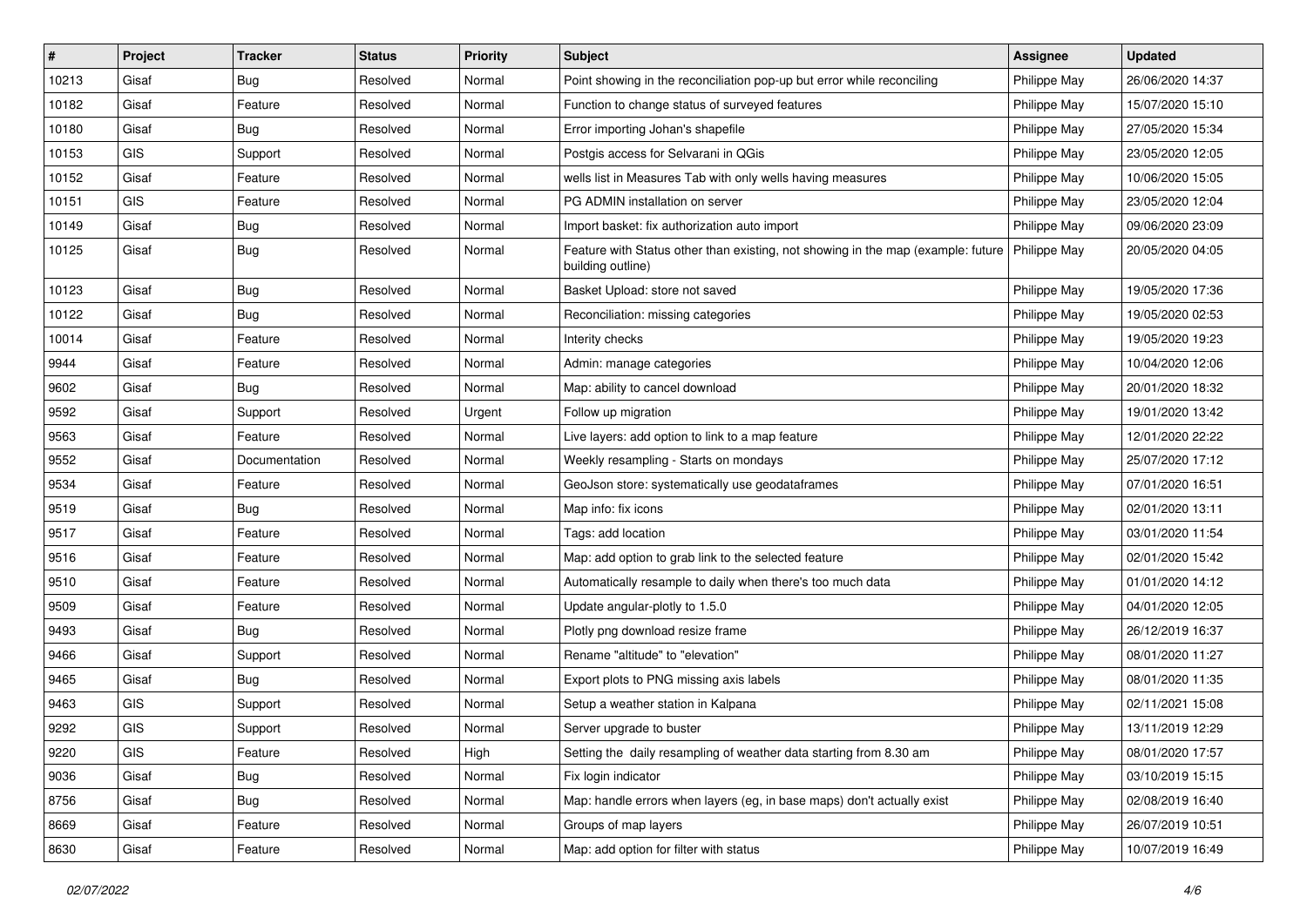| #    | Project                             | <b>Tracker</b> | <b>Status</b> | <b>Priority</b> | <b>Subject</b>                                                                   | <b>Assignee</b> | <b>Updated</b>   |
|------|-------------------------------------|----------------|---------------|-----------------|----------------------------------------------------------------------------------|-----------------|------------------|
| 8504 | <b>GIS</b>                          | Support        | Resolved      | Normal          | Clean data from the weather station                                              | Philippe May    | 04/07/2019 17:05 |
| 8450 | <b>GIS</b>                          | Support        | Resolved      | Normal          | Unable to Load Jupyter Lab                                                       | Philippe May    | 10/06/2019 15:52 |
| 8246 | <b>GIS</b>                          | Support        | Resolved      | Normal          | Server down?                                                                     | Philippe May    | 06/05/2019 15:45 |
| 8231 | Gisaf                               | Bug            | Resolved      | Normal          | Fix status in table definition of new categories                                 | Philippe May    | 03/05/2019 17:26 |
| 8096 | Geomatic studio<br>models for Gisaf | Task           | Resolved      | Normal          | Creating a Gkpg/shp for elevation points in Basins with category as an attribute | Philippe May    | 24/05/2019 16:57 |
| 7936 | Geomatic studio<br>models for Gisaf | Task           | Resolved      | Normal          | Add the wastewater type to the origin                                            | Philippe May    | 19/03/2019 23:56 |
| 7935 | Geomatic studio<br>models for Gisaf | Task           | Resolved      | Normal          | Template components in order                                                     | Philippe May    | 20/03/2019 15:18 |
| 7813 | Gisaf                               | Documentation  | Resolved      | Normal          | Including credits for ESRI basemap (Sat, Highways, Labels)                       | Philippe May    | 05/03/2019 12:39 |
| 7725 | Geomatic studio<br>models for Gisaf | Feature        | Resolved      | Normal          | Add a button for generating reports                                              | Philippe May    | 25/02/2019 13:08 |
| 7711 | Geomatic studio<br>models for Gisaf | Feature        | Resolved      | Normal          | Add fields to component types                                                    | Philippe May    | 25/02/2019 13:06 |
| 7710 | Geomatic studio<br>models for Gisaf | Feature        | Resolved      | Normal          | Add fields to the individual components                                          | Philippe May    | 25/02/2019 13:07 |
| 7709 | Geomatic studio<br>models for Gisaf | Feature        | Resolved      | Normal          | Waste water treatment plant improvements                                         | Philippe May    | 19/03/2019 23:58 |
| 7696 | Geomatic studio<br>models for Gisaf | Feature        | Resolved      | Normal          | HT Cables shapefile from Johan                                                   | Philippe May    | 25/02/2019 18:54 |
| 7554 | GIS                                 | Bug            | Resolved      | Normal          | Cannot auto import points for project RZ                                         | Philippe May    | 04/02/2019 16:31 |
| 7552 | GIS                                 | Bug            | Resolved      | Normal          | error in auto import of raw points to point shapefiles                           | Philippe May    | 05/02/2019 11:13 |
| 7551 | GIS                                 | Bug            | Resolved      | Normal          | error while downloading shapefiles from gisaf                                    | Philippe May    | 06/02/2019 09:10 |
| 7527 | Gisaf                               | Feature        | Resolved      | Normal          | Give an option to resample data for graphs (eg. rain gauge)                      | Philippe May    | 07/03/2019 16:24 |
| 7343 | GIS                                 | Support        | Resolved      | Normal          | Add layer for locations                                                          | Philippe May    | 02/02/2019 15:25 |
| 7156 | GIS                                 | Support        | Resolved      | Normal          | Make server boot again                                                           | Philippe May    | 05/02/2019 11:13 |
| 6990 | <b>GIS</b>                          | Support        | Resolved      | Normal          | Create a VM for Notebooks                                                        | Philippe May    | 10/11/2018 15:57 |
| 6954 | GIS                                 | Support        | Resolved      | Normal          | Create a VM for DB                                                               | Philippe May    | 10/11/2018 16:02 |
| 6494 | GIS                                 | Support        | Resolved      | Normal          | Add CC copyright on data                                                         | Philippe May    | 31/08/2018 21:19 |
| 6069 | Gisaf                               | Task           | Resolved      | Normal          | wwtp output and flow component - output                                          | Philippe May    | 22/06/2018 15:15 |
| 5988 | Gisaf                               | <b>Bug</b>     | Resolved      | Normal          | problem with the flow from origin of wastewater to the component                 | Philippe May    | 08/06/2018 15:14 |
| 5978 | GIS                                 | Task           | Resolved      | High            | Registration for Bangalore Open Street Map conference                            | Philippe May    | 11/06/2018 11:56 |
| 5974 | Gisaf                               | <b>Bug</b>     | Resolved      | Normal          | Issues in uploading readings into GISAF using interface                          | Philippe May    | 06/02/2019 09:25 |
| 5618 | Gisaf                               | Feature        | Resolved      | Low             | Export layers as DXF                                                             | Philippe May    | 05/03/2019 12:42 |
| 5033 | Gisaf                               | Feature        | Resolved      | Normal          | Add an option to display a base line in the bar charts                           | Philippe May    | 04/01/2018 01:09 |